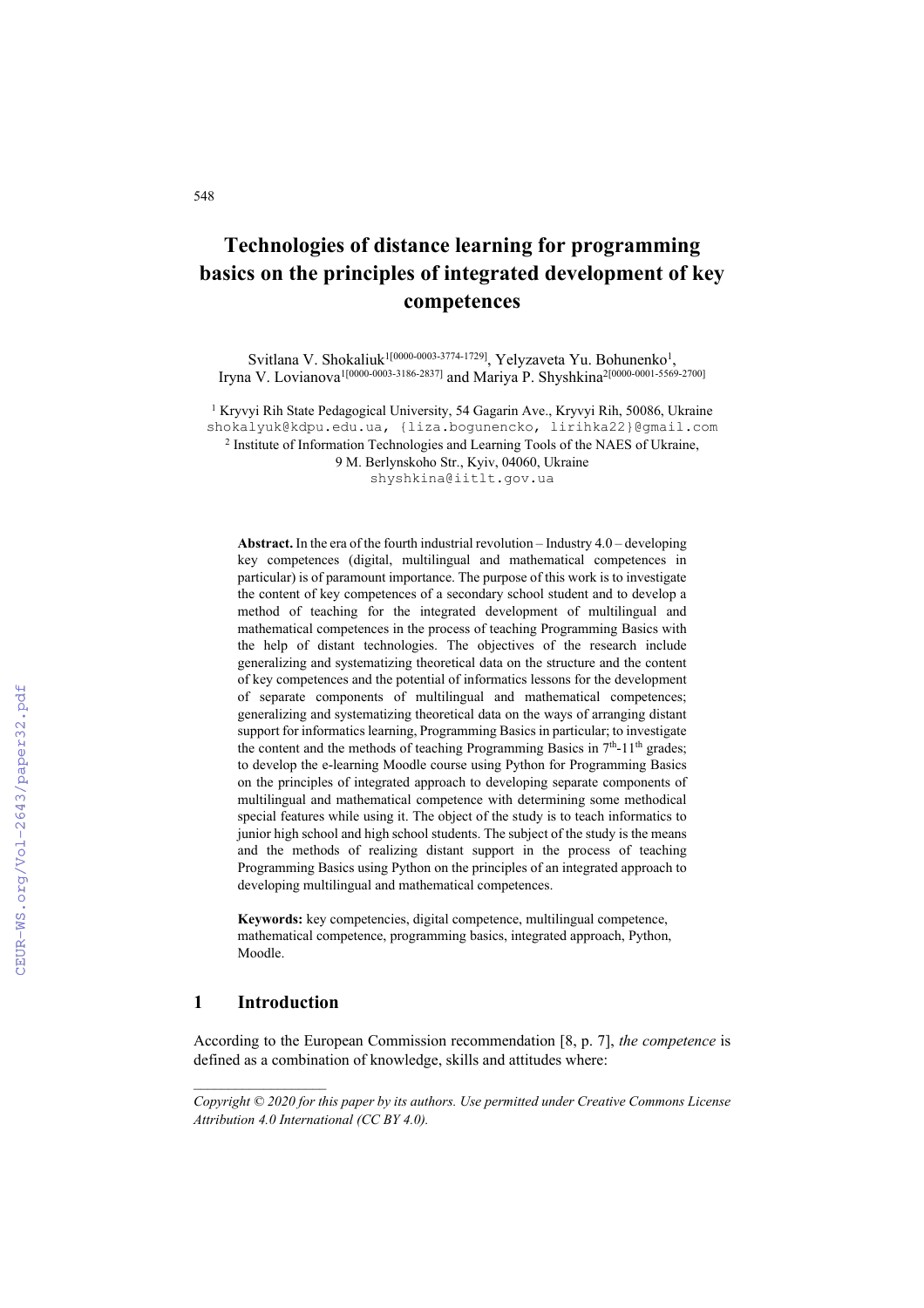- ─ knowledge is composed of established facts and figures, concepts, ideas and theories which are necessary for the understanding of a certain area or subject;
- ─ skills are defined as the ability and capacity to carry out processes and use the existing knowledge to achieve results;
- ─ attitudes describe inclinations, preferences and mentality that form the mode to act or react to ideas, persons or situations.

Law of Ukraine "On Education" [35] defines *competence* as a dynamic combination of knowledge, skills, abilities, thinking methods, views, values, other personal qualities that determines the ability of a person to socialize successfully, to carry out professional and / or further educational activities.

There exists the subject, intersubject and key competences.

*The subject competence* is the experience gained in the course of study of a specific activity related to the acquisition, understanding and application of new knowledge [35].

*The intersubject competence* is an ability to apply knowledge, skills, activities and relationships that belong to a certain range of academic subjects (disciplines) and educational areas to an intersubject circle of problems [35].

*The key competences* are those that all people need for personal self-improvement and development, a great provision of employment, social inclusion, sustainable lifestyle, successful life in peaceful societies, health management and active citizenship. They are developed for the whole life, from the early childhood, through formal, non-formal and informal learning in all contexts, including a family, a school, a workplace, neighbourhood and other communities [8, p. 7].

The key competences are:

- ─ a literacy competence;
- ─ a multilingual competence;
- ─ a mathematical competence and competence in science, technology and engineering;
- ─ a digital competence;
- ─ a personal, social and learning to learn competence;
- ─ a citizenship competence;
- ─ an entrepreneurship competence;
- ─ a cultural awareness and expression competence [8, pp. 7-8].

Taking into account the objectives of this paper, we will examine in more detail the interpretation, structure, and the role of the school subject "Informatics" in forming and/or developing individual components of the three core competences – multilingual, mathematical, and digital.

*The multilingual competence* is understood as the ability to use different languages correctly and effectively for communicating; the competence is based on the ability to express and interpret concepts, ideas, feelings, facts and opinions, both orally and in writing (listening, speaking, reading and writing) in an appropriate range of social and cultural contexts according to needs.

The multilingual competence manifests itself in: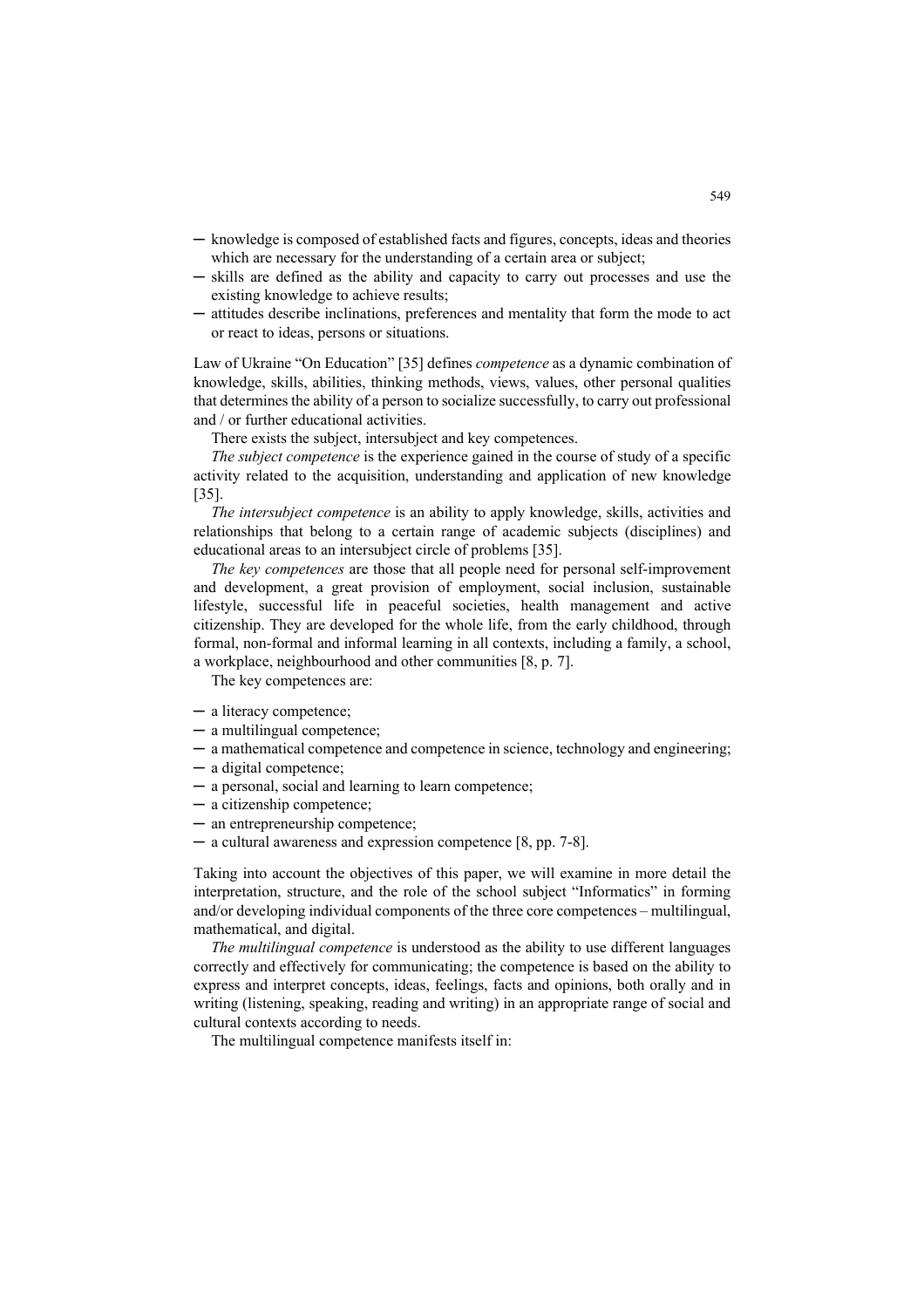- ─ the knowledge of the vocabulary and the functional grammar of different languages and awareness of the main types of verbal interaction and language registers; the knowledge of social conventions, cultural aspects and language variability;
- ─ the ability to understand oral messages, initiate, maintain and finish conversations and to read, understand and write texts with different levels of proficiency in different languages according to a person's needs;
- ─ a positive attitude to predicting an appreciation of cultural diversity, an interest and curiosity about different languages and intercultural communication; respect for each person's individual linguistic profile, including respect for the mother tongue of persons belonging to minorities and/or with migratory background, and an appreciation of the official language(s) of the country as a common basis for interaction.

During informatics lessons, such components of multilingual competence are developed:

- ─ the ability to use software tools and resources with an English-language interface;
- ─ the ability to use software tools to translate texts and interpret foreign words;
- ─ the ability to operate the basic international IT terminology;
- ─ awareness of the role of IT in interpersonal communication in a global context;
- ─ understanding of the need for foreign language skills for online learning and active involvement in European and global communities [20].

*The mathematical competence* is understood as the ability to develop and apply mathematical thinking and intuition to solve a number of problems in everyday life. Based on solid numeracy skills, it relies on process and activity as well as knowledge. Mathematical competence implies, at different levels, the ability and desire to apply mathematical thinking and concepts (formulas, models, structures, graphs, diagrams).

The mathematical competence is manifested in:

- ─ the knowledge of numbers, measures and structures, basic operations and basic mathematical presentations, understanding of mathematical terms and concepts and awareness of the questions that mathematics can offer answers to;
- ─ the ability to apply basic mathematical principles and processes in the context of everyday life at home and at work (e.g., financial skills), and to apply and evaluate logical chains of arguments; the ability to think mathematically, understand mathematical demonstrations, and communicate in the mathematical language; and the ability to use appropriate tools, including statistical data and graphs, for understanding the mathematical aspects of digitalization;
- a positive attitude towards mathematics based on respect for truth and a willingness to search for reasons and appreciate their validity [8, p. 9].

Informatics lessons improve such components of the mathematical competence as:

─ the ability to understand, use and create mathematical models of objects and processes for solving problems from different subject areas by means of information technology;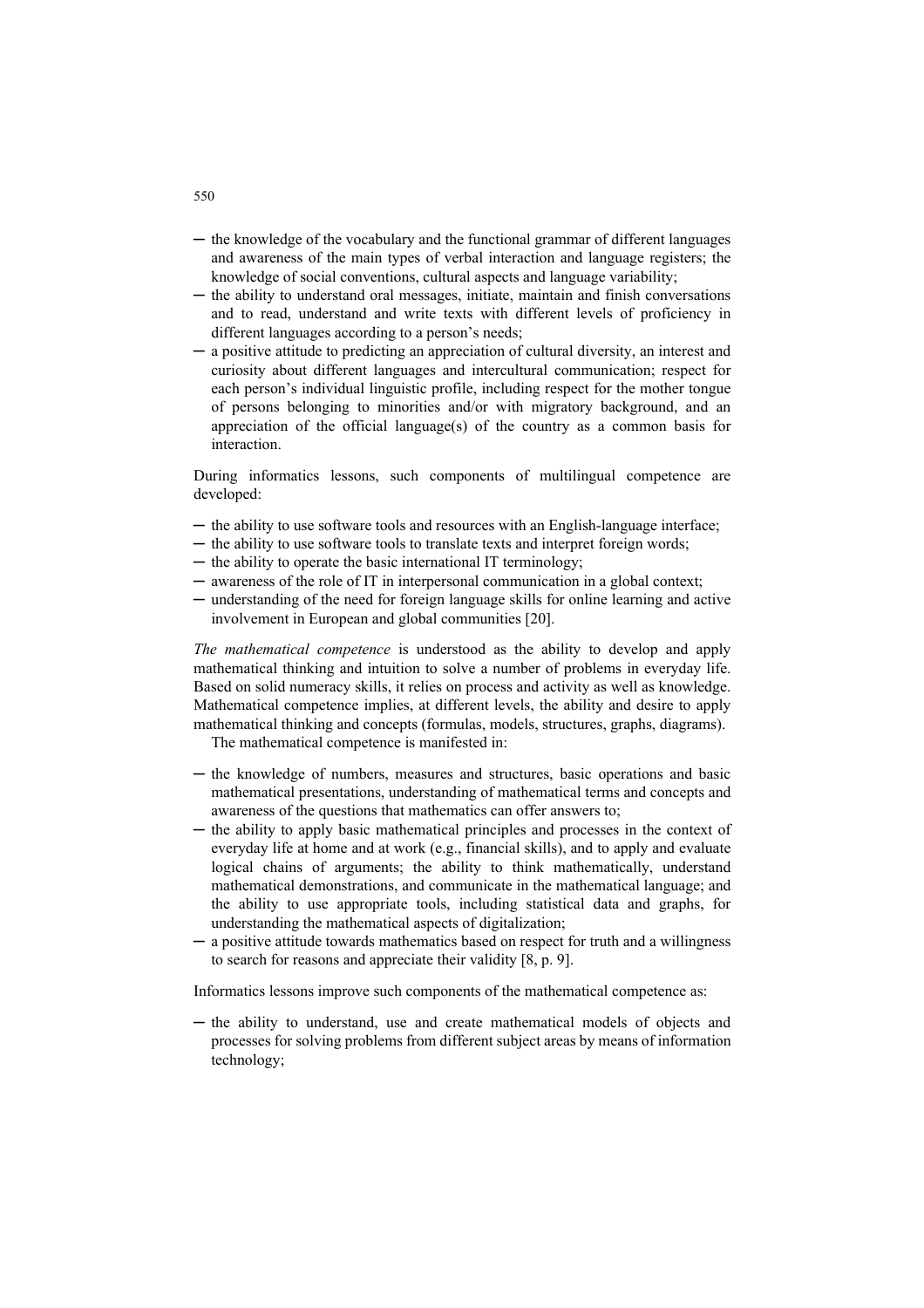─ awareness of the role of mathematics as one of the fundamentals of IT [20].

*The digital competence* is interpreted as the competence that involves confident, critical and responsible using of digital technology for development and communication, the ability to use some tools of information and communication technology safely and ethically in learning and other life situations.

The digital competence includes information and data literacy, communication and cooperation, designing digital content (including programming), security (including digital well-being and competences related to cyber security), the issues of intellectual property, problem-solving and critical thinking [15].

The digital competence manifests itself in:

- ─ understanding how digital technology can support communication, creativity and innovation; awareness of the possibilities, limitations, impacts and risks of digital technology; understanding the general principles, mechanisms and logic of digital development and the knowledge of the basic functions and using various devices, software and networks; critical awareness of the validity, reliability and significance of information and data provided through digital devices; the knowledge of legal and ethical principles related to using digital technologies;
- ─ the ability to use digital technology to support active civic and social integration, cooperation with others and creativity to achieve personal, social or commercial goals; the ability to use, access, filter, evaluate, create, program and distribute digital content; the ability to manage and protect information, content, data (including personal) and to recognize and interact effectively with software, devices, artificial intelligence or robots;
- ─ interaction with digital technologies and content, provides a reflective and critical, even curious, open and forward-looking attitude towards their evolution, as well as a moral, safe and responsible approach to using these tools [8, pp. 9–10].

It is obvious that informatics, as a school subject, plays a decisive role in forming and developing the components of digital competence primarily. However, the efficiency of the development of the components of digital competence depends on the level of formation of separate components of multilingual and mathematical competence. The formation of multilingual competence is manifested in the absence of language barriers when working with software with the English-speaking interface. The formation of mathematical competence is indispensable at different stages of computer modeling – from setting a problem, through constructing a mathematical model, to the computational experiment and conclusions. At the same time, the system of reasonably selected subject (informative) English-speaking tasks with mathematical content is a certain potential for integrated improvement of separate components of multilingual and mathematical competences.

The integration of learning content triples the educational purpose of the lesson and intensifies the process of the lesson. The effectiveness of such lessons cannot be considered satisfactory in terms of quality and pace of improvement of neither key nor subject competences without attracting additional tools. The distance technology tools will help to compensate for the lack of lesson time (on a thorough actualization of basic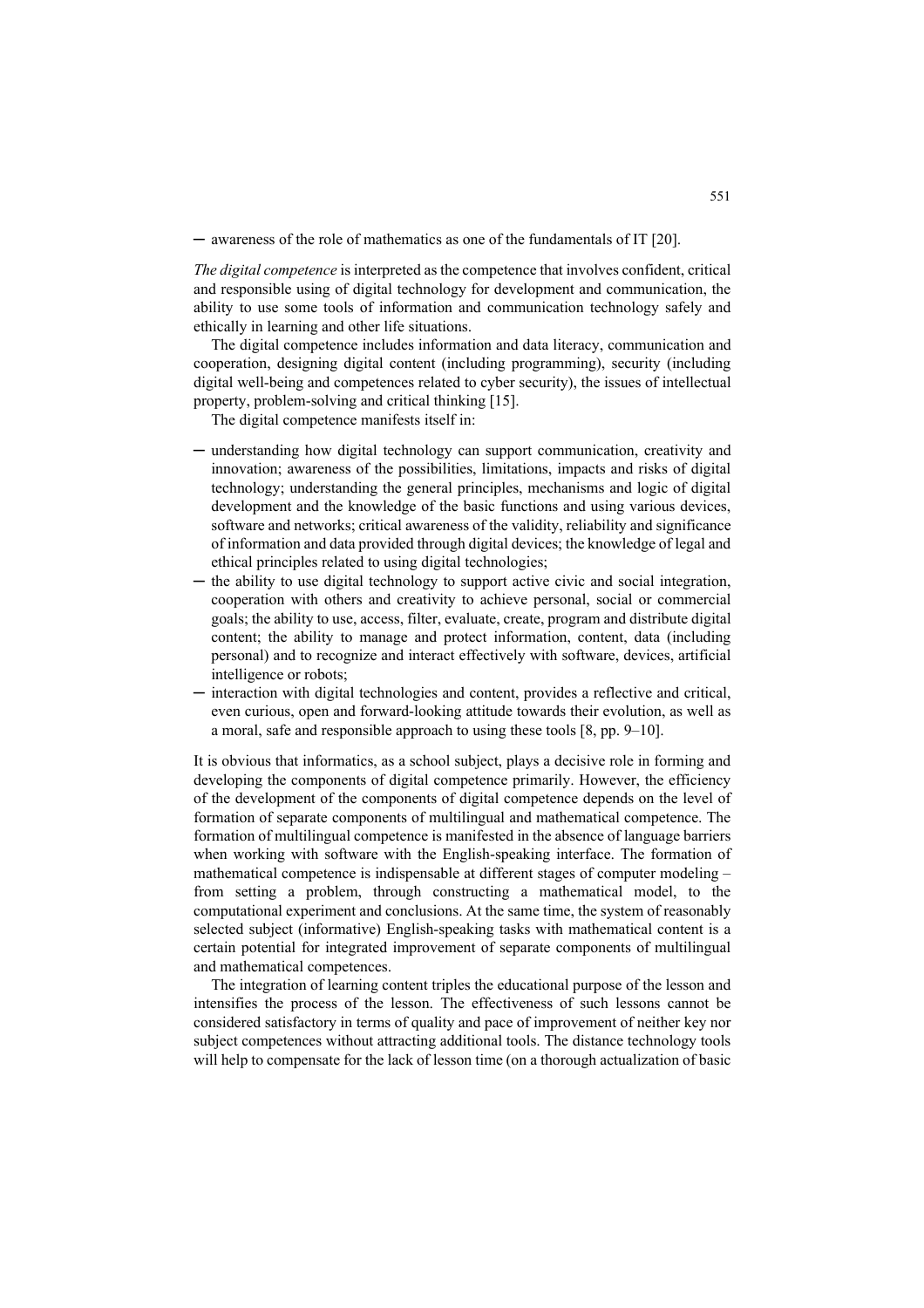knowledge the special thematic English vocabulary and/or mathematical foundations, writing integrated mini-complexes, solving a sufficient number of learning problems, personalized summarizing the lesson).

# **2 Basic approaches as for implementing distant support into the information-mathematical cycle in general and higher education schools**

Taking into account the national experience in providing distant support into general education and, in particular, the cycle of information-mathematical subjects, which are taught in general secondary and higher education institutions [3; 23; 33; 34], three main approaches can be noted:

- ─ the first approach is based on displaying the educational resources (and methodical materials) on the official website pages of an educational institution (or its structural subdivisions) or the teachers' personal websites. The educational resources placement is in the distant cloud storages, Google Drive mostly (if there is an opportunity to use advantages of the Google corporate account because of its unlimited cloud storage [11]);
- ─ the second approach is based on the presentation of educational resources as ecourses created and implemented in the educational process with the help of systems or services of learning management, the most common of which today is recognized as Google Classroom and Moodle [1; 14; 22; 32];
- ─ the third approach (only distributed) is based on the specialized tools and services using for educational and scientific purposes, in particular informatics and mathematics, such as CoCalc (formerly SageMathCloud) and Jupyter Notebook [12; 13; 25; 26; 30; 31].

The most popular approach today for the implementation of distant support education, in particular, informatics, into general secondary education institutions is the Google Classroom, and in the higher education institutions is the Moodle.

Among the main common features of Moodle and Google Classroom for teachers should be noted:

- ─ the placement and fast modification of basic and auxiliary teaching resources as files in various multimedia formats or URLs;
- ─ the placement and fast modification of elements of learning activity (both individual and group) – primarily tasks (for practical and laboratory lessons, for individual and group work) and tests (forms). Various multimedia fragments can be added to the content of the tasks and tests (and answer options on them);
- ─ automated control over the timeliness of the students' assignments and archiving of the results provided;
- ─ automated checking of test results (except the "Essay" type questions for Moodle);
- ─ automated recording of learning results in the course log;
- ─ tools for real time remote consultation chat, etc.;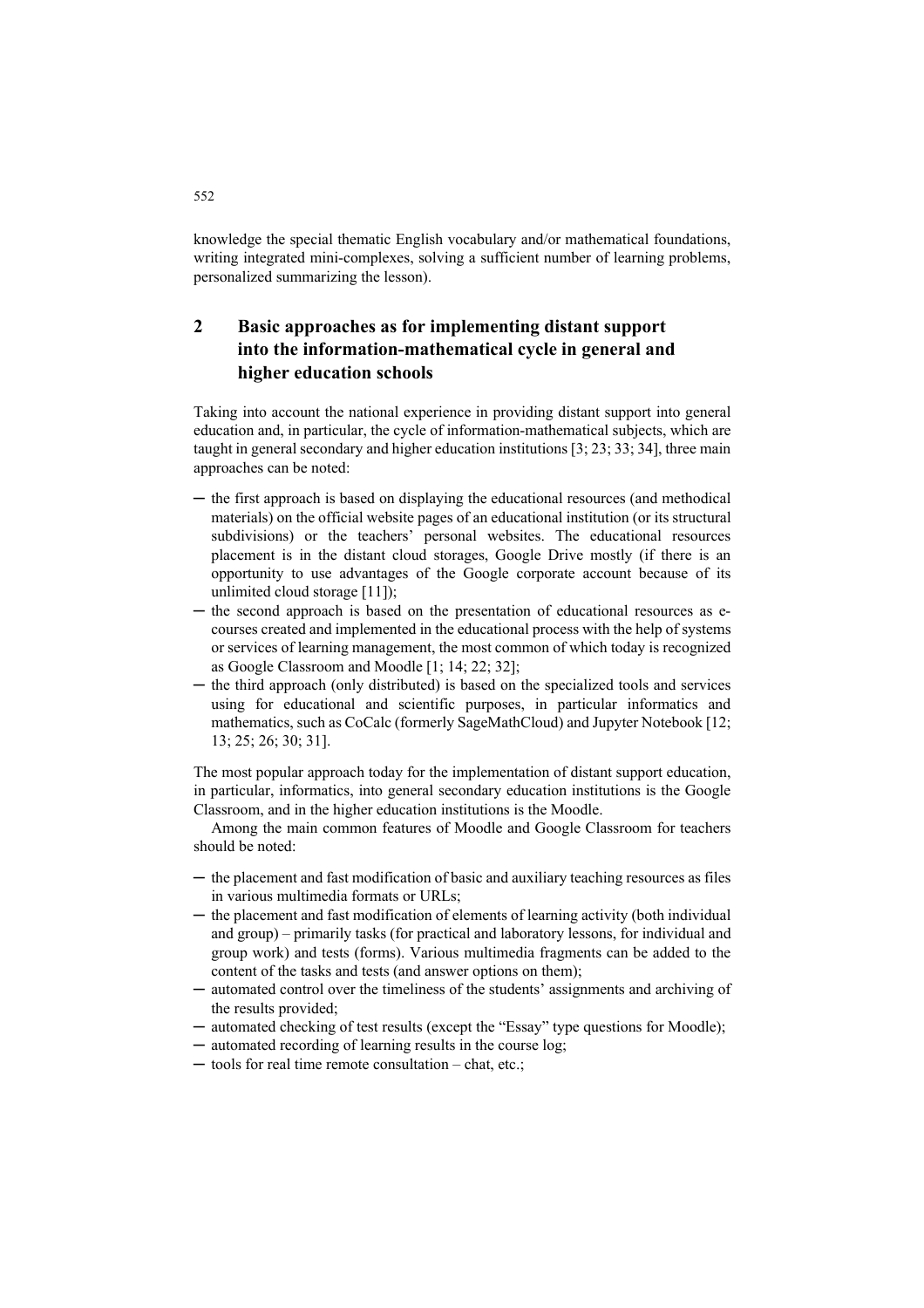─ automated management by the course users (co-developer (assistants) and students).

Among the main common features of Moodle and the Google Classroom for the course participants (students) should be noted:

- ─ mobile ("always and everywhere") access to all elements of the course basic and auxiliary training resources of the lesson (class), tasks for practical performance, tasks of home (independent) work, training tests, etc.;
- ─ the calendar of events and a reminder of deadlines for completing tasks;
- ─ tools for communication with the teacher and other course participants;
- ─ constant access to view the achievements of your own.

Obviously, neither the Moodle nor the Google Classroom is a specialized tool for learning informatics in general and programming in particular. However, the openness and extensibility of the Moodle system through new solutions (modules, plug-ins or filters), the above features and benefits for teachers and students have become decisive in the selection of a tool to implement remote support for teaching teachers or students (and teachers-to-be) the basics of Python programming using an integrated approach to the development of key competences.

# **3 The content and educational tools for teaching programming basics at school informatics lessons**

According to the informatics curriculum for  $5<sup>th</sup>-9<sup>th</sup>$  grades, the students which did not study informatics in the primary school  $(2<sup>nd</sup>-4<sup>th</sup>$  grades) will learn the programming basics starts in the  $8<sup>th</sup>$  grade and continue in the  $9<sup>th</sup>$  [21]. The teacher has the right to choose the programming language and IDE.

The analysis of the IT textbooks recommended by Ministry of Education and Science of Ukraine for the  $8<sup>th</sup>$  and  $9<sup>th</sup>$  grades has shown that in the majority of informatics textbooks (the authors' teams are headed by Yosyp Ya. Ryvkind [27; 28], Olena O. Bondarenko [6; 7], Andrii M. Hurzhii [9]) the subject of study is the compiled programming language Pascal in IDE Lazarus. And only in the textbooks [18; 19], whose author's team is headed by Nataliia V. Morze, the study subject is not the compiled programming language Pascal in IDE Lazarus only, but also it is the interpreted programming language Python in IDE PyCharm. The authors of the textbook propose various options for organizing the process of programming education in their methodical recommendations:

- ─ to study one language from the proposed ones (the teacher's choice);
- ─ to study both languages by parallel (if the students are ready).

There are studying the compiled language  $C++$  and the interpreted language Python in the Polish informatics textbook for  $8<sup>th</sup>$  grade [10].

For the students, who studied informatics in primary school [20], the studying the text programming language basics begins from the  $7<sup>th</sup>$  grade (first time in the 2018-2019 academic year).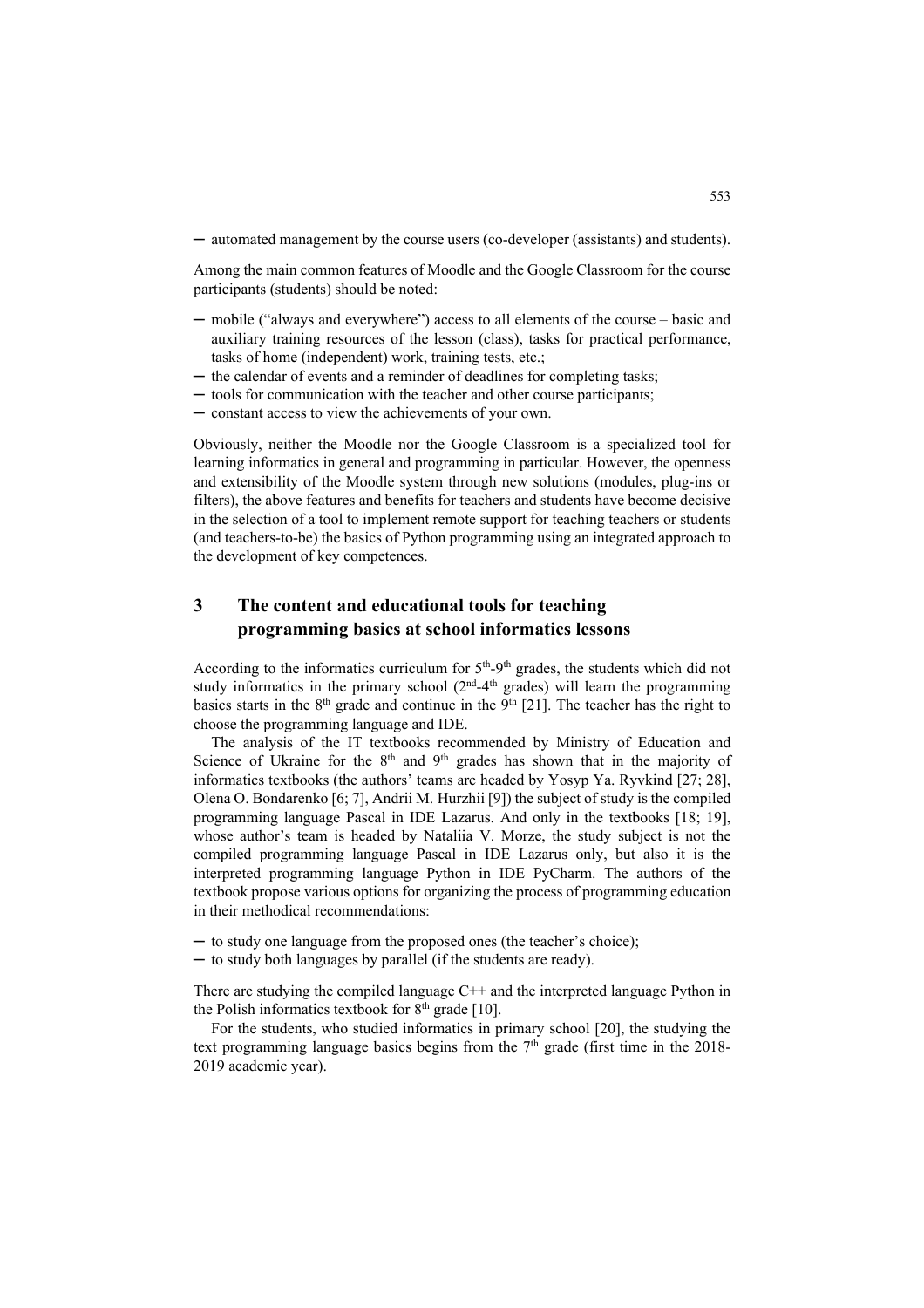The available informatics textbooks for  $7<sup>th</sup>$  grade (2015 edition) does not contain any educational materials on the programming – the teachers are given full freedom to use the educational materials for program implementation. At the same time, the informatics textbooks for 5<sup>th</sup> and 6<sup>th</sup> grades (the team of authors, headed by Olena O. Bondarenko [4; 5], instead of the recommended Scratch propose to study the programming basics in Python. Moreover, the programming language Python is also a subject of study according to the informatics textbooks for the  $10<sup>th</sup>$ -11<sup>th</sup> grades recommended by the Ministry of Education and Science of Ukraine.

Thus, the analysis of textbooks has shown that Python becomes the main educational programming language rather than an alternative one at the secondary level. The problem of insufficient didactic support for study Python, primarily in the  $7<sup>th</sup>$  grade, is solved by attracting the resources of national e-learning platforms [24] and author's developments [23]. The above mentioned confirms the relevance of the author's development – the distance Moodle course "Programming Basics (Integrated Approach)" [2].

#### **4 Results**

The course "Programming Basics (Integrated Approach)" is corresponded the curriculum (the programming basics on the non-visual programming language) and has a modular-thematic structure (see Table 1).

| N <sub>0</sub> | <b>Topics</b>                                                               |    |  |  |  |
|----------------|-----------------------------------------------------------------------------|----|--|--|--|
|                | Introduction to programming                                                 |    |  |  |  |
|                | The linear algorithms: design and implementing                              |    |  |  |  |
|                | The conditional algorithms: design and implementing                         |    |  |  |  |
|                | The cyclic algorithms – cycles with a precondition: design and implementing |    |  |  |  |
|                | The cyclic algorithms – cycles with a counter: design and implementing      |    |  |  |  |
| 6              | The combined algorithms: design and implementing                            |    |  |  |  |
|                | Summary                                                                     | 15 |  |  |  |

**Table 1.** Programming Basics (Integrated Approach) Curriculum

Each thematic module of the course has the main elements:

1. for forming and developing the programming competence:

- Moodle pages with new theoretical information;
- Moodle tasks for practical implementation;
- 2. for developing the mathematical competence:
	- Moodle glossaries with mathematical references;
	- Moodle tests of mathematical content for training;
- 3. for developing the multilingual competence: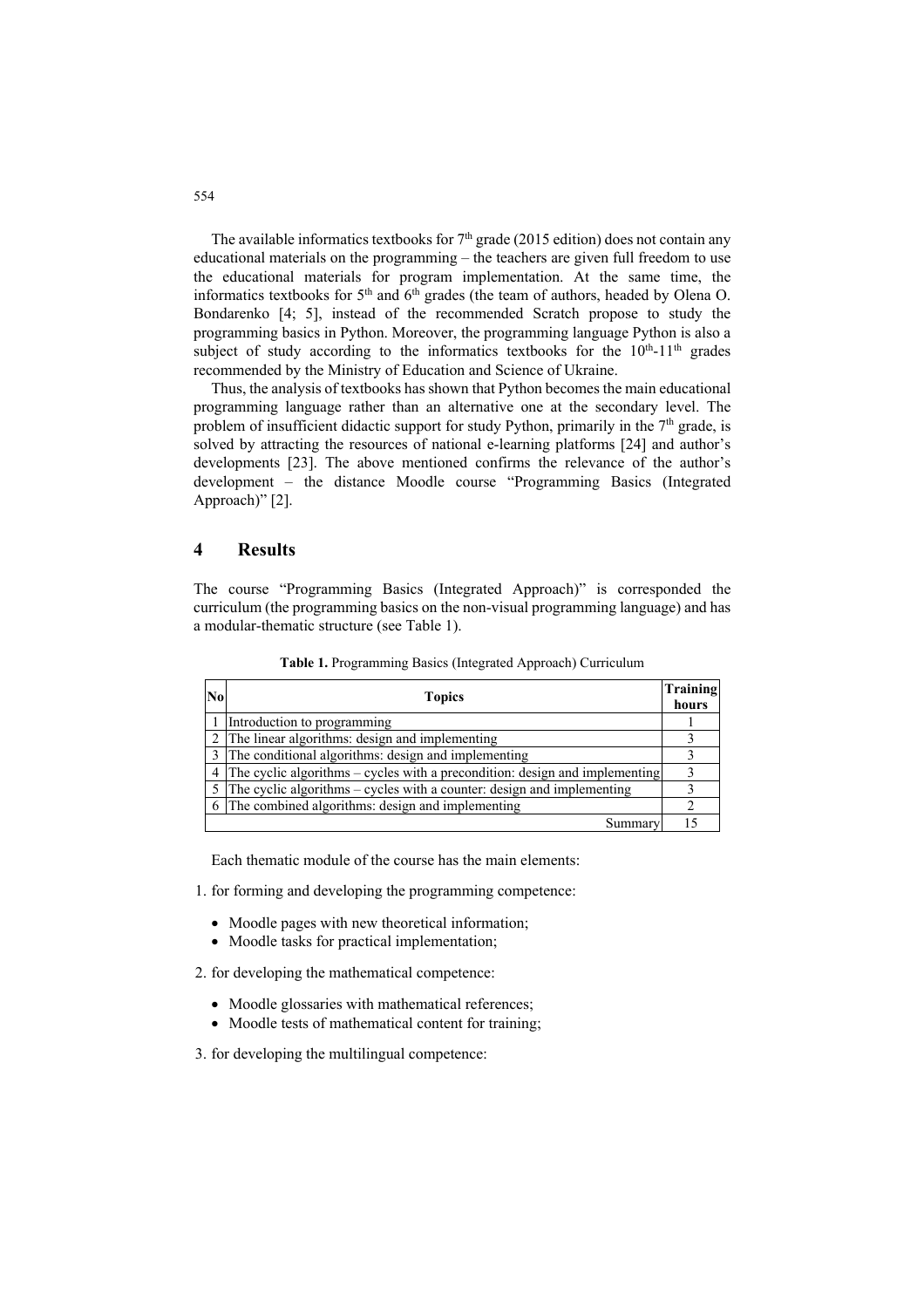- URL links to English-Ukrainian dictionaries (Google Sheets) with the topic vocabulary;
- Moodle tests for training proper spelling of the topic vocabulary words;

4. for complex testing of training results:

• control complex Moodle tests on programming, mathematics and English fundamentals.

In addition to the integration of content, defining features of the author's course is the implementation of interactive and action-oriented and differentiated approaches to learning.

The interactive-functioning approach at the stage of familiarizing with new theoretical information is implemented through the possibility of executing the source program code using Python directly on the Moodle page with new theoretical information (see Fig. 1).



**Fig. 1.** Moodle page fragment with new theoretical information

Under such conditions, the students taking the course do not need to use local tools (installed integrated programming environments) or other Internet services (browser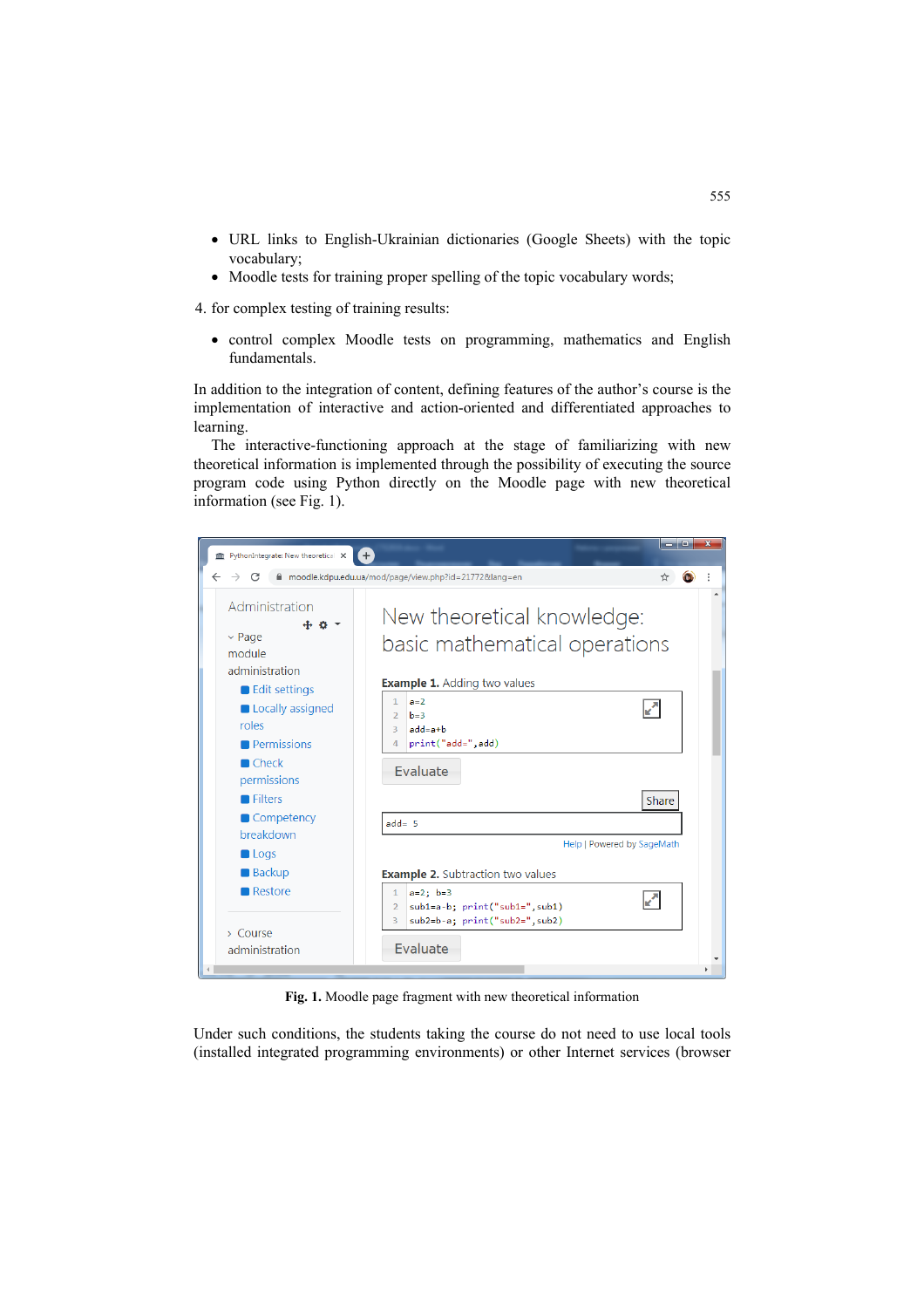systems or programming environments). They can check the execution of the proposed program code, make changes to it if necessary and execute it again, and monitor the results of updates on the course page directly.

The ability to execute a program code using Python directly on the Moodle page is implemented by adding a script (see Fig. 2) of a command cell of the network system of computer mathematics SageMath [29].

```
1 kscript src="https://sagecell.sagemath.org/static/embedded sagecell.js"></script>
 2 cscripts
 \overline{3}$(function() {
            // Make *any* div with class 'compute' a Sage cell
\Delta\mathbf{r}_isagecell.makeSagecell({
                  inputLocation: 'div.compute',
\sqrt{6}\overline{7}languages: ["python"],
\overline{8}evalButtonText: 'Evaluate
\overline{9}\rightarrow.
10<sub>o</sub>\});
11 </script><br/>kb>
1213 <div class="compute">
        <script type="text/x-python">
14
15
            import random x=random.randint(0,10) print("x=",x)
16
        </script>
17 \times /div
```
**Fig. 2.** Moodle page fragment (parameter editing mode) with Web-SCM SageMath command line script

At the stage of practical application of the acquired theoretical knowledge and development of competences in programming (when doing practical tasks) the interactive and action-oriented approach is implemented is implemented with the help of e-workbooks, which are external (relatively Moodle) digital educational resources – the collection of sheets in Jupyter Notebook (see Fig. 3).

Our students are offered workbooks as a task of CoCalc course [26, pp. 54–61], as well as their backups (ipynb files) for working in an offline mode.

At the stage of testing the results of training the interactive approach has been realized by developing a system of tests, where some test questions such as *CodeRunner* and questions such as *Wiris Quizzes* are included (in addition to the traditional test questions – questions such as "multiple choice", "match", "short answer").

The test questions like *CodeRunner* (see Fig. 4) are traditional questions of programming courses, where students are asked to write a programming code for some specification, and then this code is evaluated by the results of taking/passing a series of tests.

Regardless of the behaviour chosen for a quiz, CodeRunner questions always run in an adaptive mode, in which students can click a Check button to see if their code passes the tests defined in the question. If not, students can resubmit, typically for a small penalty. In the typical 'all-or-nothing' mode, all test cases must pass if the submission is to be awarded any marks. The mark for a set of questions in a quiz is then determined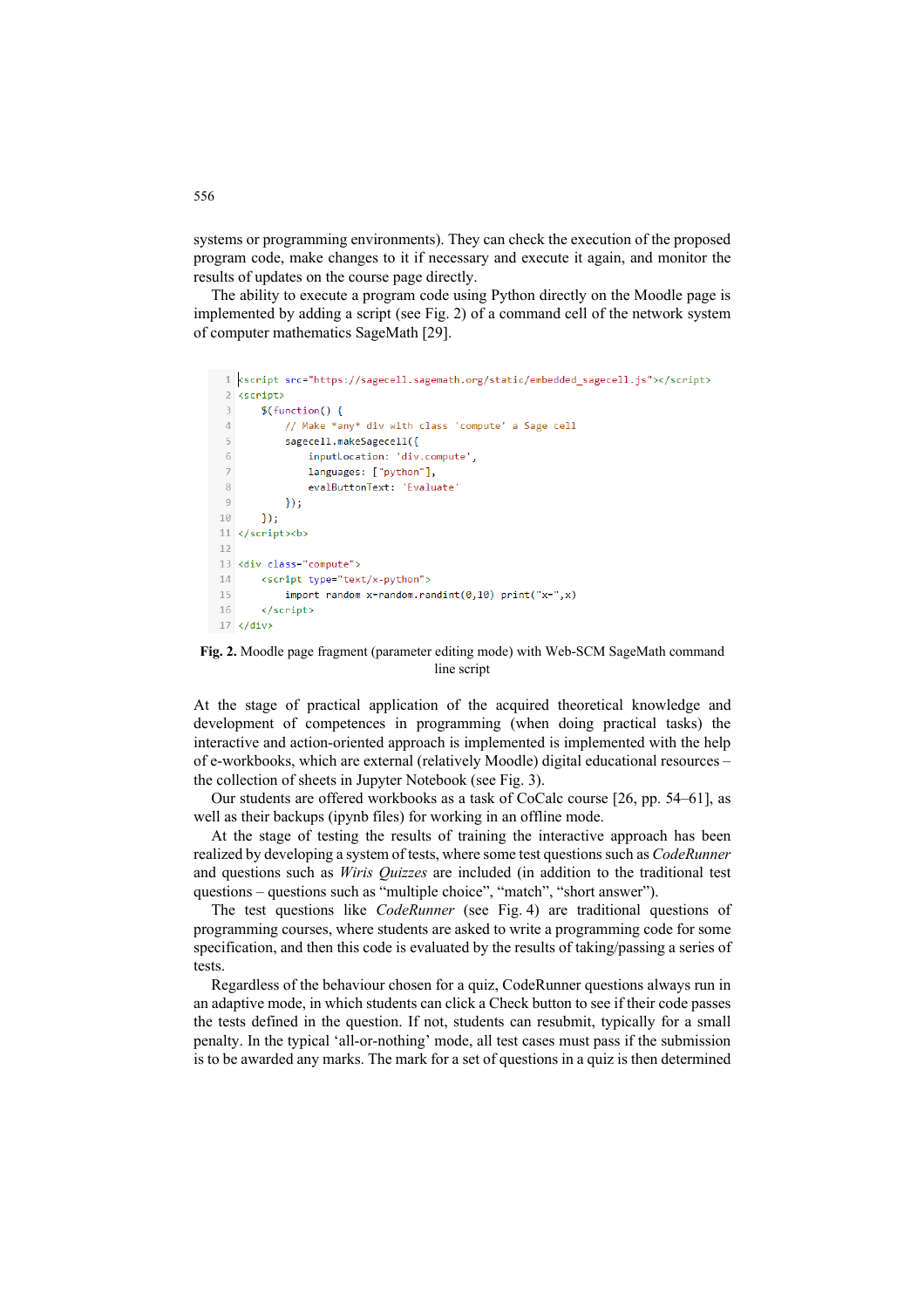primarily by which questions the student is able to solve successfully and then secondarily by how many submissions the student makes on each question. However, it is also possible to configure CodeRunner questions so that the mark is determined by how many of the tests the code successfully passes.



**Fig. 3.** The workbook page fragment with programming basics in the Python language

CodeRunner has been in use at the University of Canterbury for over seven years, running millions of student quiz question submissions in Python, C, JavaScript, PHP, Octave and Matlab. Laboratory work, assignment work and mid-semester tests in the introductory first year Python programming course (COSC121), which has around 650 students in the first semester and 350 in the second, are all assessed using CodeRunner questions [16].

In test questions of Wiris Quizzes type (Fig. 5) the answer of mathematical content (a fraction, a root, an analytical function, etc.) is automatically processed, entered without keyboard, by means of the touchscreen of a mobile device or simply drawn with a mouse only [17].

The differentiated approach in mastering the basics of programming is implemented by selecting tasks for practical execution and tests taking into account the level of mathematical knowledge of students in different grades (from  $7<sup>th</sup>$  to  $10<sup>th</sup>$ ). The students are not limited in a choice of tasks for the practical decision – a student of  $10<sup>th</sup>$  grade has an opportunity to revise mathematics for  $7<sup>th</sup>-9<sup>th</sup>$  grades and a junior high school student can try his hand at solving problems with new (that has not been taught yet at algebra and geometry lessons) mathematical content.

The first experimental version of the course "Programming Basics (Integrated Approach)" has been implemented in the educational process of Kryvyi Rih State Pedagogical University: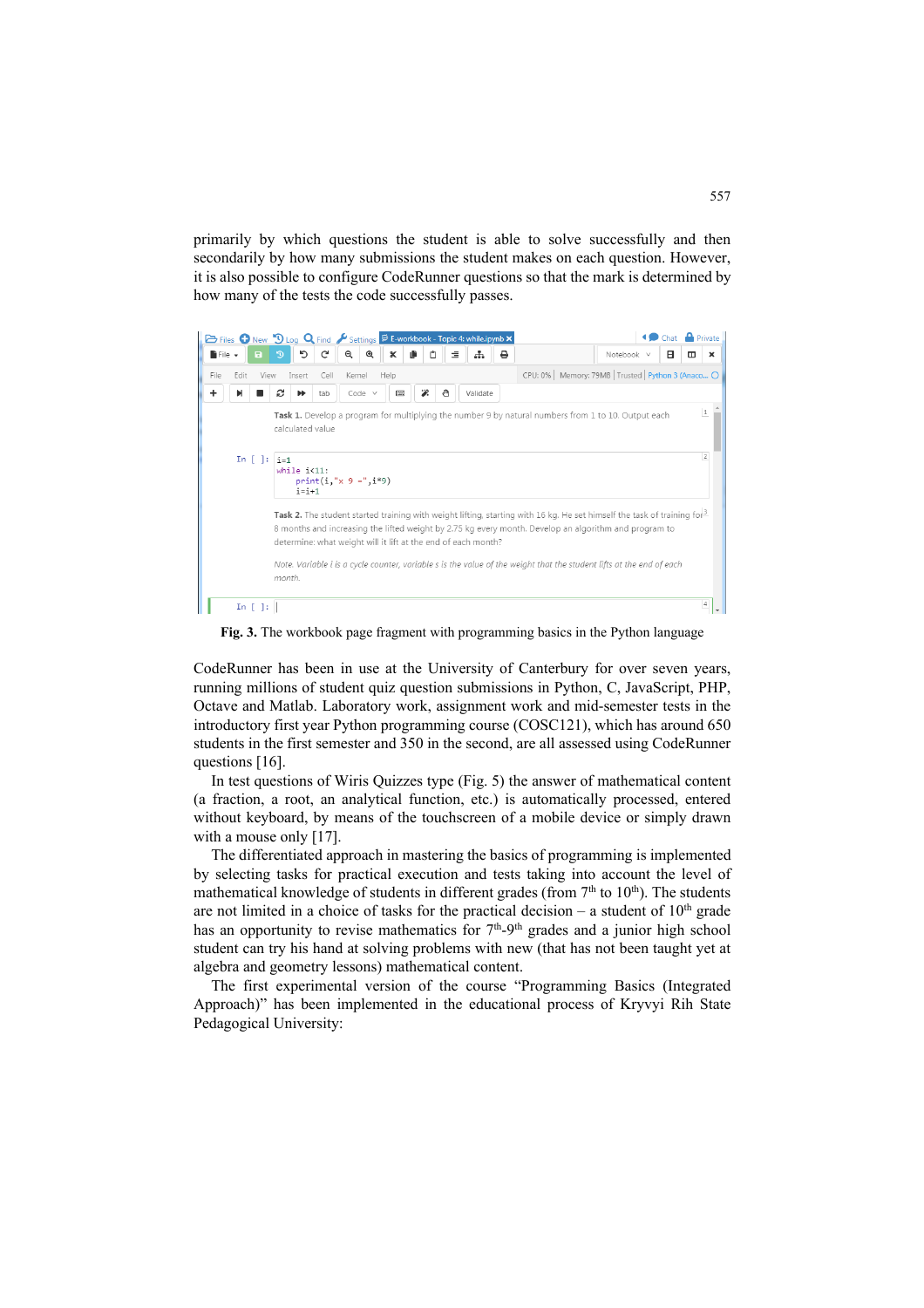- ─ within the framework of provision of non-formal and informal education for the students of 9<sup>th</sup>-10<sup>th</sup> grades;
- ─ in the process of training informatics teacher-to-be.

| Ouestion 2<br>Correct<br>Marked out of<br>1.00<br>$\mathbb F$ Flag question<br><b>O</b> Edit<br>question | 2 <sub>x</sub><br>3<br>4 <sub>v</sub><br>5<br>$6\sqrt{ }$<br>$\overline{7}$<br>8<br>Check                                                                                           | Implement a function to determine the maximum of three values<br><b>Answer:</b> (penalty regime: 10, 20,  %)<br>Reset answer<br>$1 - det$ MaxFromThree(a,b,c):<br>if $a>b$ and $a\geq c$ :<br>$max=a$<br>$elif$ b>c:<br>$max=b$<br>else:<br>$max=c$<br>return max |                         |     |              |  |  |
|----------------------------------------------------------------------------------------------------------|-------------------------------------------------------------------------------------------------------------------------------------------------------------------------------------|-------------------------------------------------------------------------------------------------------------------------------------------------------------------------------------------------------------------------------------------------------------------|-------------------------|-----|--------------|--|--|
|                                                                                                          |                                                                                                                                                                                     |                                                                                                                                                                                                                                                                   |                         |     |              |  |  |
|                                                                                                          |                                                                                                                                                                                     | <b>Test</b>                                                                                                                                                                                                                                                       | <b>Expected</b>         | Got |              |  |  |
|                                                                                                          | ✓                                                                                                                                                                                   | print(MaxFromThree(1,2,3))                                                                                                                                                                                                                                        | $\overline{3}$          | 3   | $\checkmark$ |  |  |
|                                                                                                          | ✓                                                                                                                                                                                   | $print(MaxFromThree(3,2,3))$ 3                                                                                                                                                                                                                                    |                         | 3   | ✓            |  |  |
|                                                                                                          | $\checkmark$                                                                                                                                                                        | print(MaxFromThree(3,3,3))                                                                                                                                                                                                                                        | $\overline{\mathbf{3}}$ | 3   | $\checkmark$ |  |  |
|                                                                                                          | Run using the University of Canterbury's Jobe server. This is for initial testing only. Please set<br>up your own Jobe server as soon as possible. See here.<br>Passed all tests! ↓ |                                                                                                                                                                                                                                                                   |                         |     |              |  |  |

**Fig. 4.** Illustration of the test questions like *CodeRunner*



**Fig. 5.** Illustration of the test questions like *Wiris Quizzes*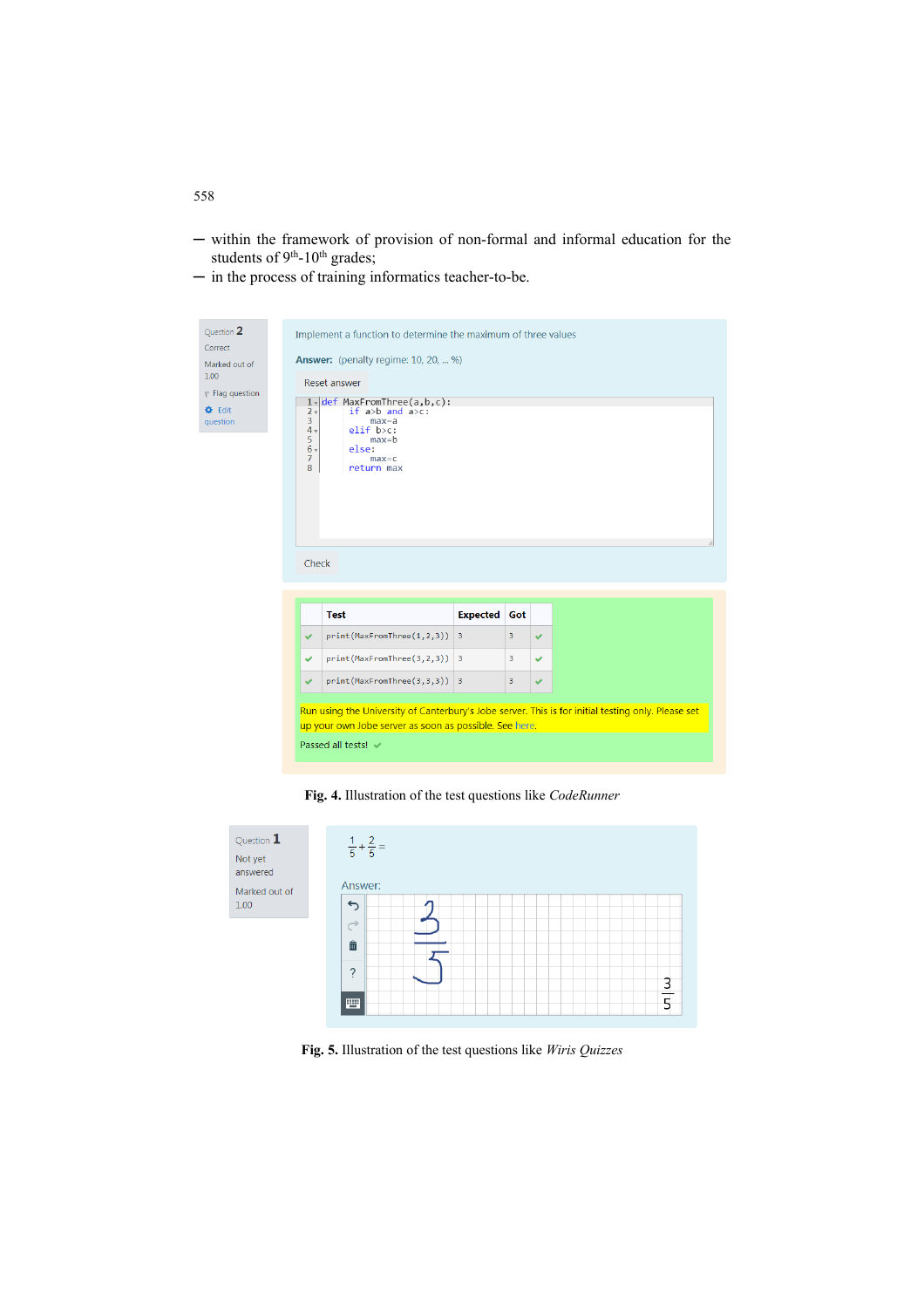An experimental group of 8 students from the  $9<sup>th</sup>$  and  $10<sup>th</sup>$  grades are successfully finishing to study the course. The students are self-motivated. The introduction is carried out in their free time when they aren't at school: after lessons or on the weekends. The combination of classroom and distant forms of work ensures continuity and expected effectiveness during the educational process.

The future informatics teachers  $-39$  1<sup>st</sup> year master's students specialized in informatics, acquire the content of the experimental version of the course within the framework of the variable component of the discipline "Modern Informatics Lesson".

The results of educational tests and periodic surveys (on the presence of errors and discrepancies, comprehensibility of the content and convenience of software and services, etc.) of both students and future informatics teachers will be taken into account in designing a next version of the course "Programming Basics (Integrated approach)". In the very near future, along with the methodical recommendations for the course, its large-scale implementation will be started.

## **5 Conclusions**

- 1. The school subject "Informatics" plays an important role in forming a digital competence as subject and key competences. The way of joint improvement of multilingual and mathematical competences at informatics lessons is a construction of system of tasks in English with mathematical content.
- 2. The lack of lesson time for successful implementation of the triple educational objectives of the lesson – effective mastering new information knowledge and acquiring relevant competences, the special English thematic vocabulary and basic foundations of school mathematics – can be compensated by educational process with the involvement of distant technologies.
- 3. In support of a thorough study of the basics of text language programming, taking the importance of the content line "Algorithmization and Programming Basics" for the school informatics course into consideration, a distant e-learning Moodle course "Programming Basics (Integrated Approach)" was designed and implemented in the educational process.
- 4. The success of the experimental training of students and future teachers in the process of studying the integrated course was facilitated by forming an interactive and action-oriented approach, namely:
	- interactive acquiring new theoretical information on programming (doing the source codes directly on the Moodle page);
	- interactive improvement of the special thematic English vocabulary and the fundamentals of school mathematics (working with test tasks in a training mode with no limits in the number of attempts);
	- interactive acquisition of practical skills in programming (performing a system of training exercises on the pages of an e-workbook).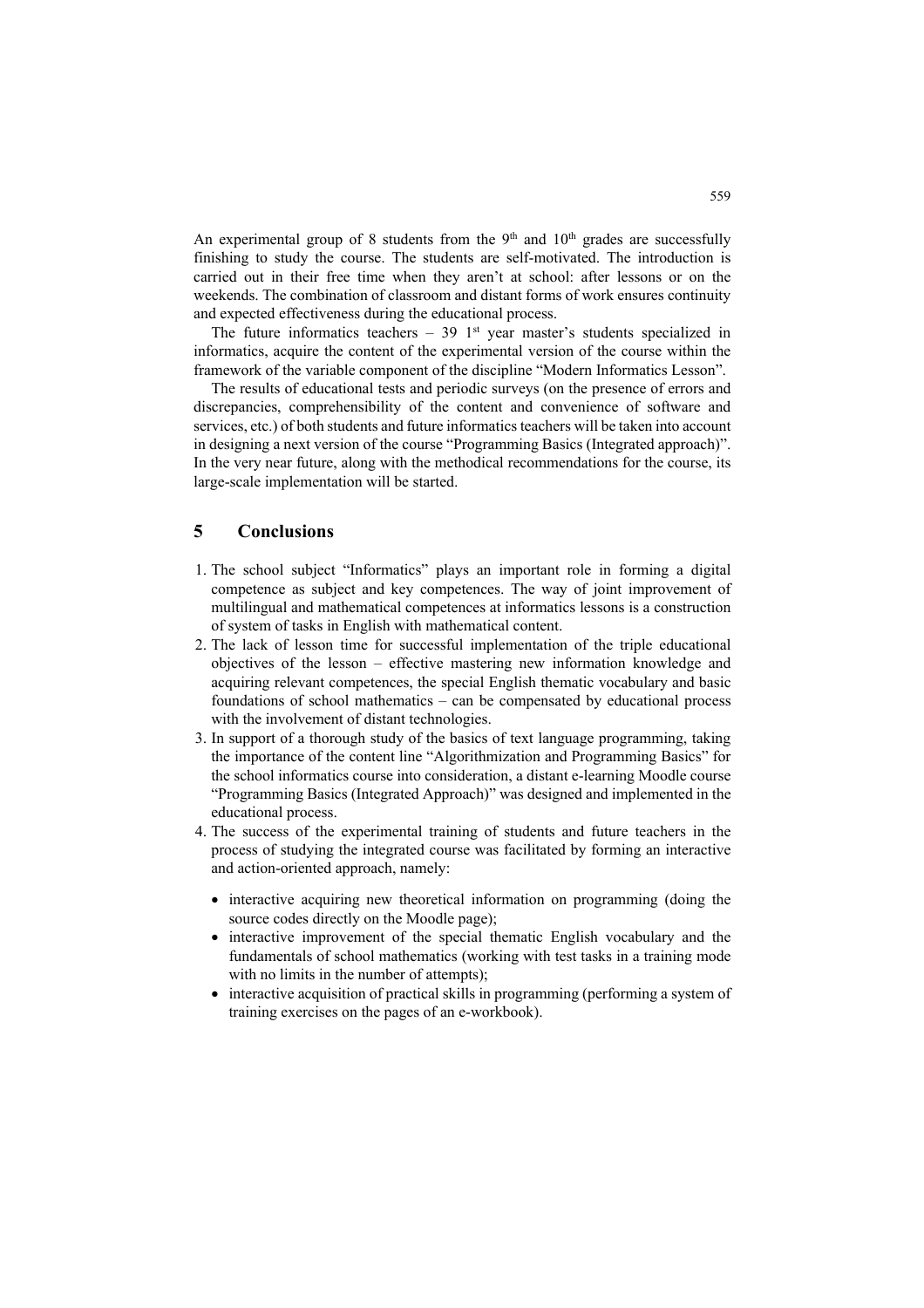### **References**

- 1. Abdula, A.I., Baluta, H.A., Kozachenko, N.P., Kassim, D.A.: Peculiarities of using of the Moodle test tools in philosophy teaching. In: Kiv, A.E., Shyshkina, M.P. (eds.) Proceedings of the 7<sup>th</sup> Workshop on Cloud Technologies in Education (CTE 2019), Kryvyi Rih, Ukraine, December 20, 2019, CEUR-WS.org, online (2020, in press)
- 2. Bohunenko, Ye.Yu., Manuilova, Ya.S., Kharchenko, I.S., Shokaliuk, S.V.: Osnovy prohramuvannia (intehrovanyi pidkhid). [https://moodle.kdpu.edu.ua/course/view.php?id=16\(2020\).](https://moodle.kdpu.edu.ua/course/view.php?id=16(2020).) Accessed 21 Mar 2020
- 3. Bondarenko, O.O., Mantulenko, S.V., Pikilnyak, A.V.: Google Classroom as a Tool of Support of Blended Learning for Geography Students. In: Kiv, A.E., Soloviev, V.N. (eds.) Proceedings of the 1st International Workshop on Augmented Reality in Education (AREdu 2018), Kryvyi Rih, Ukraine, October 2, 2018. CEUR Workshop Proceedings **2257**, 182– 191. <http://ceur-ws.org/Vol-2257/paper17.pdf> (2018). Accessed 30 Nov 2018
- 4. Bondarenko, О.О., Lastovetskyi, V.V., Pylypchuk, O.P., Shestopalov, Y.A.: Informatyka (5th grade). Ranok, Kharkiv (2018)
- 5. Bondarenko, О.О., Lastovetskyi, V.V., Pylypchuk, O.P., Shestopalov, Y.A.: Informatyka  $(6<sup>th</sup> grade)$ . Ranok, Kharkiv (2019)
- 6. Bondarenko, О.О., Lastovetskyi, V.V., Pylypchuk, O.P., Shestopalov, Y.A.: Informatyka (8th grade). Ranok, Kharkiv (2016)
- 7. Bondarenko, О.О., Lastovetskyi, V.V., Pylypchuk, O.P., Shestopalov, Y.A.: Informatyka  $(9<sup>th</sup> grade)$ . Ranok, Kharkiv (2017)
- 8. Council Recommendation of 22 May 2018 on key competences for lifelong learning (Text with EEA relevance). The Council of the European Union, Official Journal of the European Union. – C 189 – P. C1-13. – 4.6.2018. [https://eur-lex.europa.eu/legal](https://eur-lex.europa.eu/legal-)content/EN/TXT/PDF/?uri=CELEX:32018H0604(01)&from=EN (2018). Accessed 25 Oct 2019
- 9. Hurzhii, A.M., Kartashova, L.A., Lapinskyi, V.V., Rudenko, V.D.: Informatyka (8<sup>th</sup> grade). Svit, Lviv (2016)
- 10. Koba, G.: Lubię to! Podręcznik do informatyki dla klasy ósmej szkoły podstawowej. MIGRA, Wroclaw (2018)
- 11. Korobeinikova, T.I., Volkova, N.P., Kozhushko, S.P., Holub, D.O., Zinukova, N.V., Kozhushkina, T.L., Vakarchuk, S.B.: Google cloud services as a way to enhance learning and teaching at university. In: Kiv, A.E., Shyshkina, M.P. (eds.) Proceedings of the  $7<sup>th</sup>$ Workshop on Cloud Technologies in Education (CTE 2019), Kryvyi Rih, Ukraine, December 20, 2019, CEUR-WS.org, online (2020, in press)
- 12. Markova, O., Semerikov, S., Popel, M.: CoCalc as a Learning Tool for Neural Network Simulation in the Special Course "Foundations of Mathematic Informatics". In: Ermolayev, V., Suárez-Figueroa, M.C., Yakovyna, V., Kharchenko, V., Kobets, V., Kravtsov, H., Peschanenko, V., Prytula, Ya., Nikitchenko, M., Spivakovsky A. (eds.) Proceedings of the 14th International Conference on ICT in Education, Research and Industrial Applications. Integration, Harmonization and Knowledge Transfer (ICTERI, 2018), Kyiv, Ukraine, 14- 17 May 2018, vol. II: Workshops. CEUR Workshop Proceedings **2104**, 338–403. [http://ceur-ws.org/Vol-2104/paper\\_204.pdf](http://ceur-ws.org/Vol-2104/paper_204.pdf) (2018). Accessed 30 Nov 2018
- 13. Merzlykin, P.V., Popel, M.V., Shokaliuk, S.V.: Services of SageMathCloud environment and their didactic potential in learning of informatics and mathematical disciplines. In: Semerikov, S.O., Shyshkina, M.P. (eds.) Proceedings of the 5th Workshop on Cloud Technologies in Education (CTE 2017), Kryvyi Rih, Ukraine, April 28, 2017. CEUR Workshop Proceedings **2168**, 13–19. <http://ceur-ws.org/Vol-2168/paper3.pdf>(2018).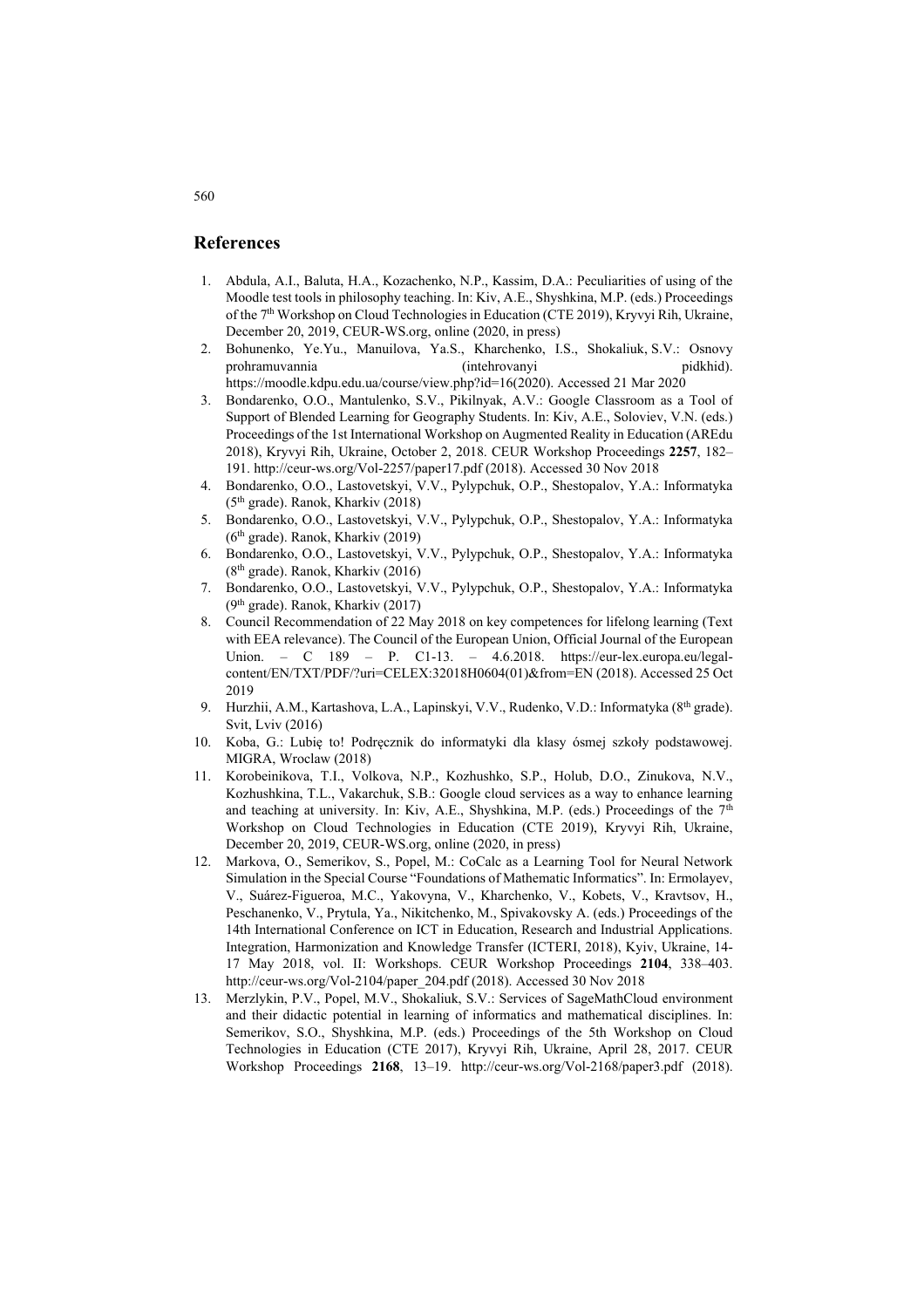Accessed 21 Mar 2019

- 14. Mintii, I.S.: Using Learning Content Management System Moodle in Kryvyi Rih State Pedagogical University educational process. In: Kiv, A.E., Shyshkina, M.P. (eds.) Proceedings of the 7<sup>th</sup> Workshop on Cloud Technologies in Education (CTE 2019), Kryvyi Rih, Ukraine, December 20, 2019, CEUR-WS.org, online (2020, in press)
- 15. Moiseienko, M.V., Moiseienko, N.V., Kohut, I.V., Kiv, A.E.: Digital competence of pedagogical university student: definition, structure and didactical conditions of formation. In: Kiv, A.E., Shyshkina, M.P. (eds.) Proceedings of the 7<sup>th</sup> Workshop on Cloud Technologies in Education (CTE 2019), Kryvyi Rih, Ukraine, December 20, 2019, CEUR-WS.org, online (2020, in press)
- 16. Moodle plugins directory: CodeRunner. [https://moodle.org/plugins/qtype\\_coderunner](https://moodle.org/plugins/qtype_coderunner) (2020). Accessed 21 Mar 2020
- 17. Moodle plugins directory: Wiris Quizzes. [https://moodle.org/plugins/local\\_wirisquizzes](https://moodle.org/plugins/local_wirisquizzes) (2020). Accessed 21 Mar 2020
- 18. Morze, N.V., Barna, O.V., Vember, V.P.: Informatyka (8<sup>th</sup> grade). Orion, Kyiv (2016)
- 19. Morze, N.V., Barna, O.V., Vember, V.P.: Informatyka (9<sup>th</sup> grade). Orion, Kyiv (2017)
- 20. Navchalna prohrama z informatyky dlia uchniv 5-9 klasiv, yaki vyvchaly informatyku u 2- 4 klasakh. [https://mon.gov.ua/storage/app/media/zagalna%20serednya/programy-5-9](https://mon.gov.ua/storage/app/media/zagalna%20serednya/programy-5-9-) klas/onovlennya-12-2017/8-informatika.docx (2017). Accessed 25 Oct 2019
- 21. Navchalna prohrama z informatyky dlia uchniv 5-9 klasiv. [https://mon.gov.ua/storage/app/media/zagalna%20serednya/programy-5-9](https://mon.gov.ua/storage/app/media/zagalna%20serednya/programy-5-9-) klas/onovlennya-12-2017/programa-informatika-5-9-traven-2015.pdf (2017). Accessed 25 Oct 2019
- 22. Nechypurenko, P.P., Semerikov, S.O.: VlabEmbed the New Plugin Moodle for the Chemistry Education. In: Ermolayev, V., Bassiliades, N., Fill, H.-G., Yakovyna, V., Mayr, H.C., Kharchenko, V., Peschanenko, V., Shyshkina, M., Nikitchenko, M., Spivakovsky, A. (eds.) 13th International Conference on ICT in Education, Research and Industrial Applications. Integration, Harmonization and Knowledge Transfer (ICTERI, 2017), Kyiv, Ukraine, 15-18 May 2017. CEUR Workshop Proceedings **1844**, 319–326. [http://ceur](http://ceur-)ws.org/Vol-1844/10000319.pdf (2017). Accessed 21 Mar 2019
- 23. Osnovy prohramuvannia (Python). <https://dystosvita.gnomio.com/course/view.php?id=27.> Accessed 25 Oct 2019
- 24. Osnovy prohramuvannia and prometheus. [https://courses.prometheus.org.ua/courses/KPI/Programming101/2015\\_T1/about.](https://courses.prometheus.org.ua/courses/KPI/Programming101/2015_T1/about.) Accessed 25 Oct 2019
- 25. Popel, M.V., Shokalyuk, S.V., Shyshkina, M.P.: The Learning Technique of the SageMathCloud Use for Students Collaboration Support. In: Ermolayev, V., Bassiliades, N., Fill, H.-G., Yakovyna, V., Mayr, H.C., Kharchenko, V., Peschanenko, V., Shyshkina, M., Nikitchenko, M., Spivakovsky, A. (eds.) 13th International Conference on ICT in Education, Research and Industrial Applications. Integration, Harmonization and Knowledge Transfer (ICTERI, 2017), Kyiv, Ukraine, 15-18 May 2017. CEUR Workshop Proceedings **1844**, 327–339. <http://ceur-ws.org/Vol-1844/10000327.pdf> (2017). Accessed 21 Mar 2019
- 26. Popel, М.V.: Orhanizatsiia navchannia matematychnykh dystsyplin u SageMathCloud: navchalnyi posibnyk. Teoriia ta metodyka navchannia matematyky, fizyky, informatyky **15** (2016)
- 27. Ryvkind, Yo.Ya., Lysenko, T.I., Chernikova, L.A., Shakotko V.V.: Informatyka (8<sup>th</sup> grade). Heneza, Kyiv (2016)
- 28. Ryvkind, Yo.Ya., Lysenko, T.I., Chernikova, L.A., Shakotko V.V.: Informatyka (9<sup>th</sup> grade).